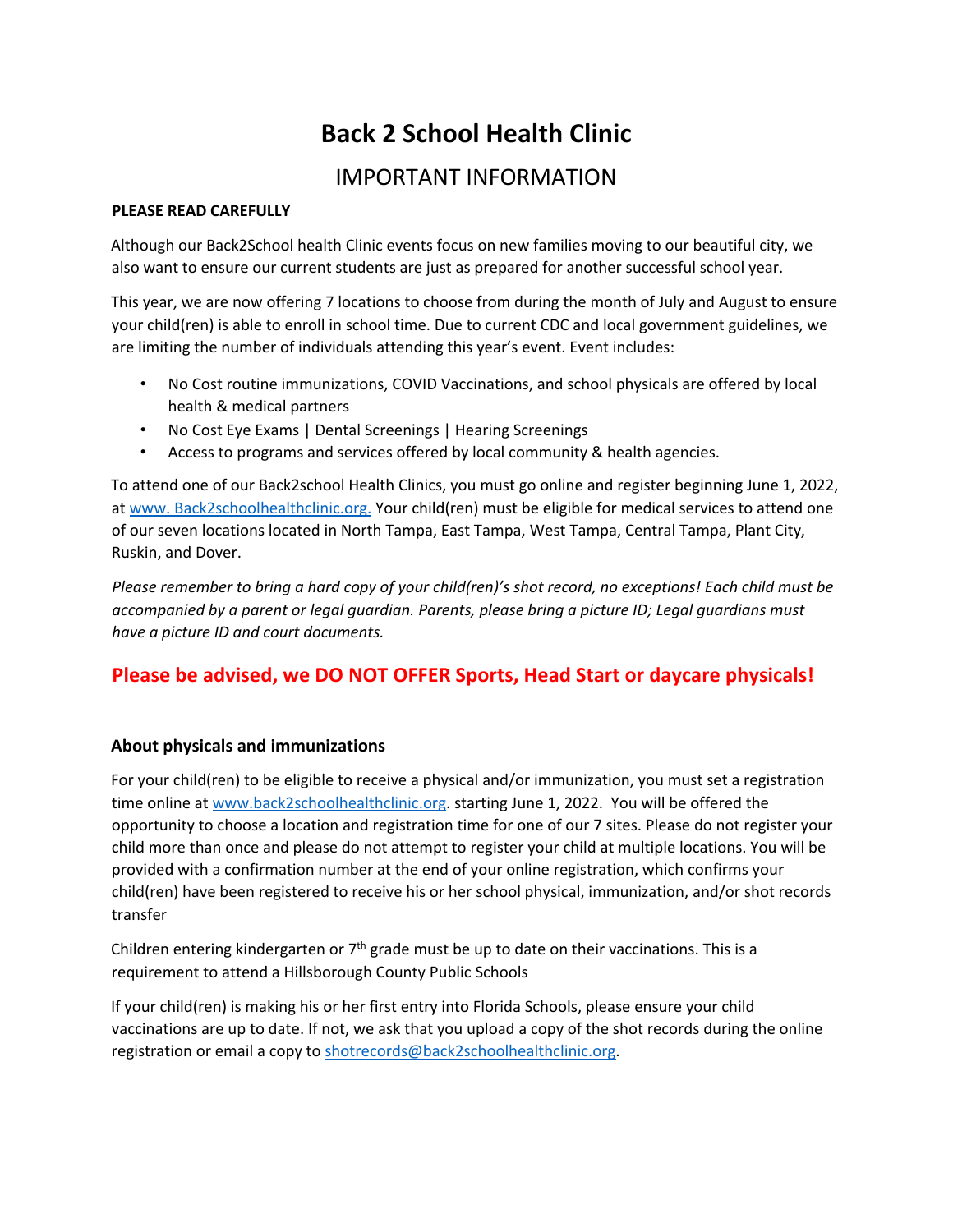We ask that you **Please bring a hardcopy of your child's shot records to your selected event site.**

If this will be your child(ren) first time attending any Hillsborough County Public School from grades K thru 12 you will need to schedule a physical at one of our six locations.

If your child had attended a school in the State of Florida, but transferring from a different County to Hillsborough, you will be required to show a completed physical examination form as part of their school record. If you can show proof your child had received a physical from another Florida School district, your child will not have to complete a physical to attend school this coming fall.

## **Hillsborough County Public Schools only require a child to receive at least 1 school physical during his or her K-12 school tenure.**

If your child is coming from another state or from a private school, you must present a physical examination completed in the past 12 months by a State of Florida approved licensed health provider. This will be required when registering your child at his or her new school.

### **Parents or Legal Guardians, please bring your online registration confirmation letter for children registered to receive a physical and/or immunization, along with a hard copy of the child's shot records and your picture ID. Legal guardians may be required to show court records.**

Due to a large number of attendees, the process could last up to 2 hours.

For more information about immunization requirements, please visit the Hillsborough County school website at www. Sdhc.k12.fl.us, go to the search box and type "school health services"

#### **About Shot Records**

If your child is making his or her first entry into Florida Schools, please ensure your child vaccinations are up to date. Please upload a copy of the shot records during the online registration, or email a copy to shotrecords@back2schoolhealthclinic.org, or you may fax shot record documents to 813.315.4023. For immediate assistance, you may contact the Hillsborough County Health Department at 813-307-8000, to have records transferred.

Although, your child may be up-to-date on shot records, he or she will still be required to get a school physical before being eligible to attend a Hillsborough County Public School. This only applies to firsttime students to Hillsborough County Public schools (k-12).

If you know your child is up-to-date on all his or her vaccines, but do not have the documentation on a Florida Form HD 680, you will be required to have that information transferred to a Florida Official Form. This will be done during your registration time at your selected site. Again, for immediate assistance, you may contact the Hillsborough County Health Department at 813-307-8000, to have records up- dated.